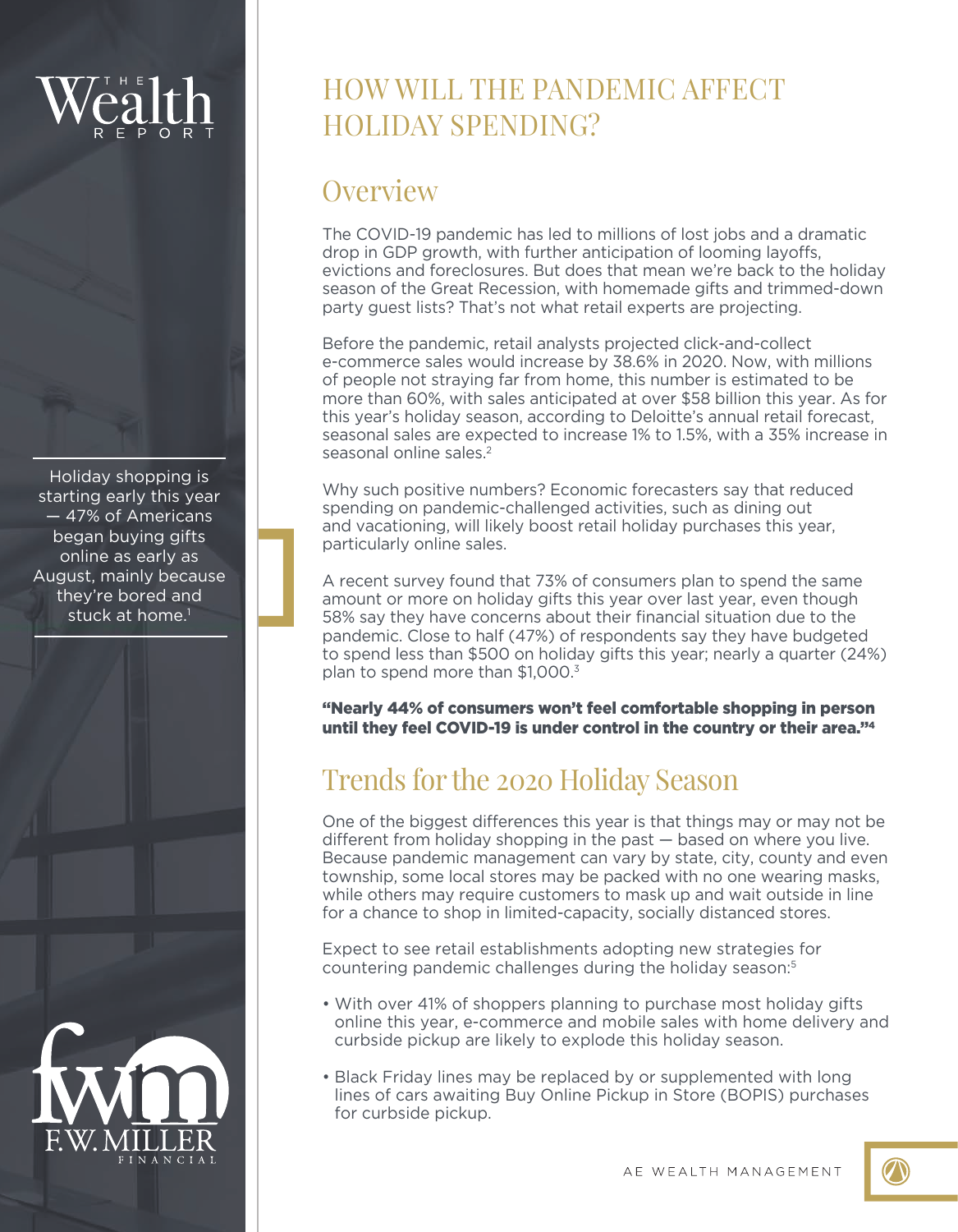- Retailers may be supplementing regular staff with some pretty unusual jobs this year, such as temperature takers and mask enforcers.
- Retail analysts expect holiday sales to align with the most onlinesearched product categories during the pandemic: health and wellness products, including fitness equipment; board games and other inhome entertainment; online education courses; and prepared meals, such as subscription packages, contract services and other readymade solutions.6

## Retailer Deals

Shoppers aren't planning to wait for the traditional sales events; 70% of consumers say they are likely to buy gifts on sale in early fall, rather than wait for Black Friday or Cyber Monday sales.7 Not surprisingly, merchants are looking to take advantage of the excess number of armchair shoppers browsing early this year, offering Black Friday-type discounts long before Thanksgiving.

One such retailer is Walmart, which has already announced its holiday deals will be offered both in store and online throughout the season. The merchandising giant also revealed that sizable discounts will be focused on many of the high-demand items during this pandemic, such as exercise equipment, "athleisure" apparel, outdoor grills and accessories. Other retailers that plan to launch seasonal sales early this year include The Home Depot, Target, Macy's and Nordstrom.8

## Holiday Travel

COVID-19 has put the kibosh on traditional seasonal travel. More than 40% of folks who were planning to travel for the holidays this year have canceled their plans. However, some people won't be staying at home for the holidays — 17% say they still plan to travel, and among them, 21% expect to spend more on their travel plans than they did last year.<sup>9</sup>

But those missing out on seeing friends and relatives may be adequately compensated: Three-quarters of holiday revelers who canceled their travel plans say they are going to use those savings to purchase more gifts this year.10

# Spending Tips

While the upcoming selling season looks positive for retailers, Americans aren't out of the woods yet. They may be more willing to stage a lavish holiday celebration to counterbalance all the things they haven't been able to do this year. Still, it's important not to go overboard, especially with the economy where it sits now — and not-so-rosy prospects for the immediate future. Nearly half (48%) of Americans remain vigilantly aware of their fragile financial situation and worry about going over budget and acquiring debt during this holiday season.<sup>11</sup>

For those looking for ways to spend freely without spending too much, it may come down to discipline and shrewd shopping strategies. Consider some of the following ideas.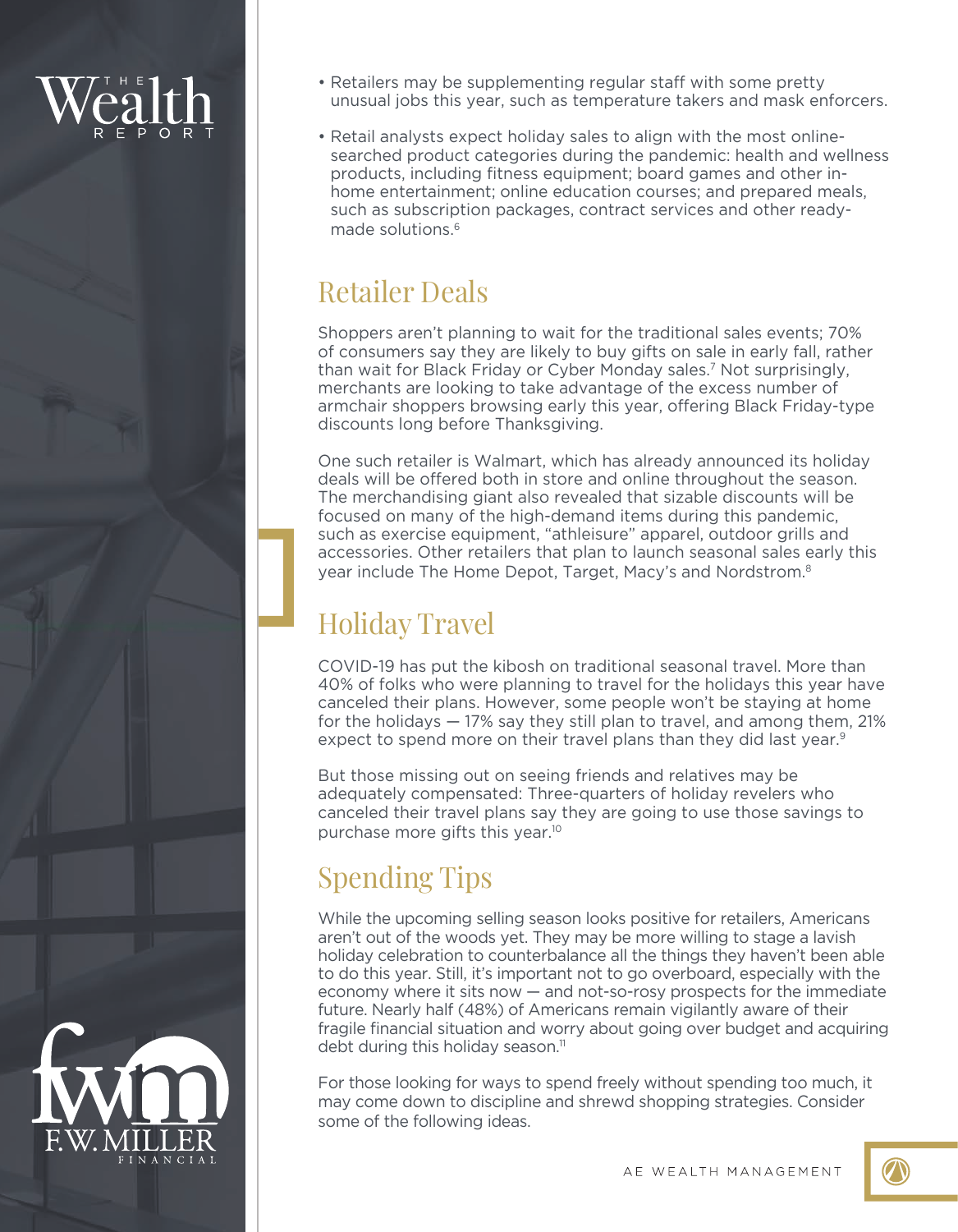### No-Spend Month

Consider cutting back on all frivolous spending for a month, or at least a few weeks. Save all the money you would normally spend on restaurant meals or other expenses and put it in a holiday account. This means sticking strictly to the essentials — and be mindful of cutting back on those where you can.

### Budget by Week

Put your holiday shopping on a schedule so you only spend an allotted amount each week. This can help you better plan purchases to group same-store online shopping for free shipping deals. If shopping in person, drop by your bank first and withdraw your weekly cash stipend to spend, and no cheating by putting an additional amount on your credit card. Just set aside anything that's not currently on sale, and go back the following week to finish your shopping.

### Prime Reason To Shop Amazon

If you're an Amazon Prime member or thinking about joining, consider applying for the Amazon Prime Rewards Visa Signature Card. Offered by Chase, this card pays out an unlimited 5% cashback on all Amazon and Whole Foods purchases; 2% cashback on restaurant, gas and drugstore purchases; and 1% on all else. New cardholders also may receive a \$50 Amazon.com gift card, awarded instantly upon approval — which can help offset the annual Prime fee (\$119) or some of your shopping.<sup>12</sup>

### Cashback Shopping

If you don't mind the extra step of launching your shopping efforts from a specific website, consider taking advantage of cashback websites like TopCashback.com. These vendors enable shoppers to earn a cashback percentage of their purchases on qualifying items.

### Get Back to "Great Recession" Basics

Let's not lose sight of the lessons learned in our recent past. The key to saving money is to rein in spending, and this holiday season is as good a time to practice this as ever. Keep gifts simple and conducive to being enjoyed at home, in case the pandemic keeps us indoors for a while longer. Consider new board games your family hasn't played before. Think about gifting fun online courses, such as those taught by celebrities and experts at Masterclass.com. The site offers unlimited access to all classes for a flat fee of \$180 a year (\$15/month), and they can be viewed via smartphone, computer or streaming devices like Roku and Apple TV.

## Final Thoughts

The 2020 pandemic has affected every household differently. Whether you're concerned about your financial situation or not, the holiday season is a good time to celebrate family and friends — not purchases.

The more downtime you have, the more you can concentrate on finding good value for your money. Just don't sit in front of a screen for too long, looking for deals. The coronavirus has imposed unexpected free time on many of us. Spend it wisely.